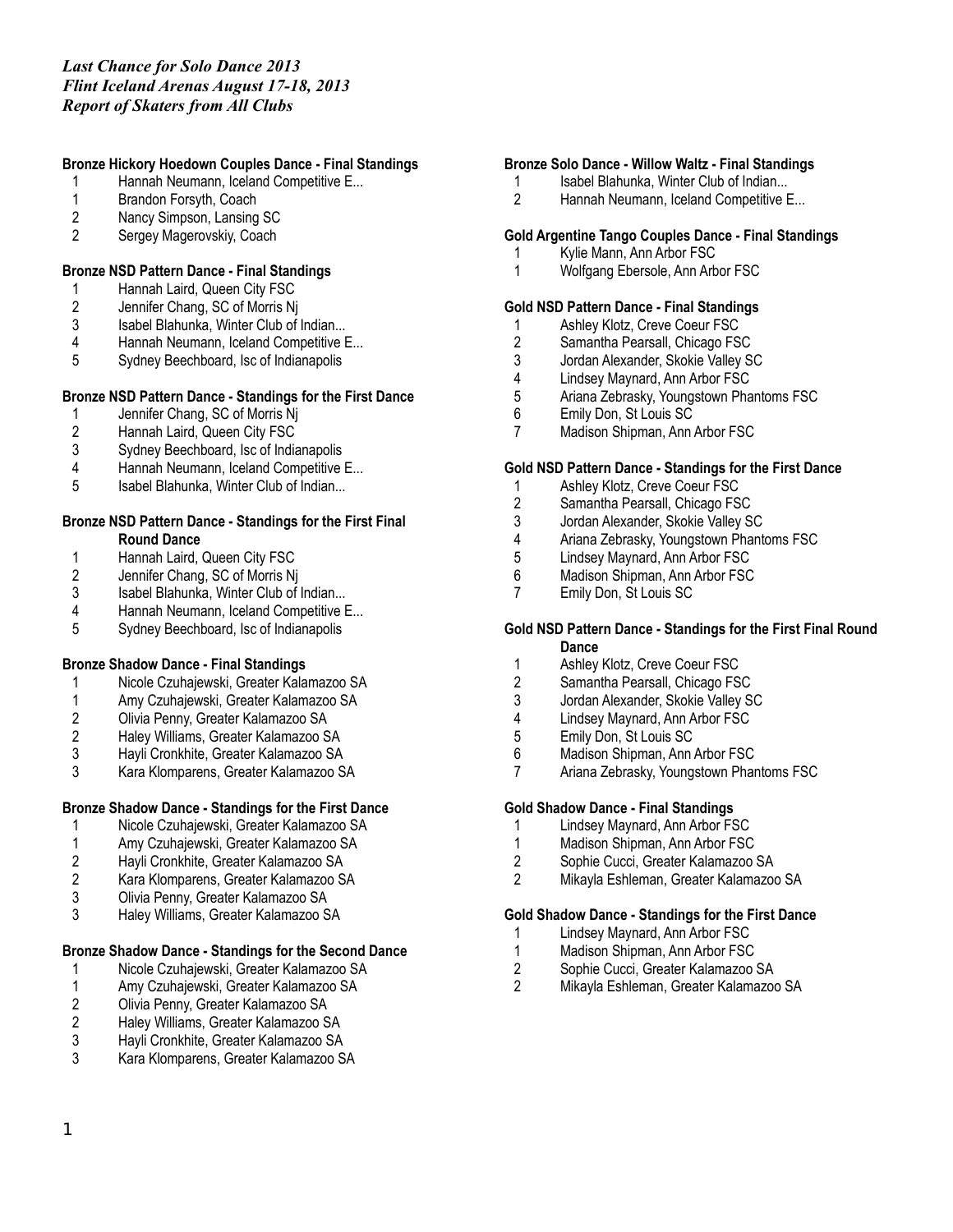## **Gold Shadow Dance - Standings for the Second Dance**

- 1 Lindsey Maynard, Ann Arbor FSC
- 1 Madison Shipman, Ann Arbor FSC<br>2 Sophie Cucci. Greater Kalamazoo 9
- 2 Sophie Cucci, Greater Kalamazoo SA
- 2 Mikayla Eshleman, Greater Kalamazoo SA

### **Gold Solo Dance - Quickstep - Final Standings**

1 Madison Shipman, Ann Arbor FSC

# **Gold Viennese Waltz Couples Dance - Final Standings**

- 1 Kylie Mann, Ann Arbor FSC
- 1 Wolfgang Ebersole, Ann Arbor FSC

### **Intermediate NSD Combined - Final Standings**

- 
- 1 Sophie Cucci, Greater Kalamazoo SA<br>2 Kara Klomparens, Greater Kalamazoo 2 Kara Klomparens, Greater Kalamazoo SA
- Nicolette Orlando, SC of Novi
- 4 Megan Fee, Northern Ice SC
- 5 Katherine Thacker, Louisville SA
- 6 Mary Virginia Shook, Louisville SA
- 7 Devan Tighe, Pavilion SC of Clevel...<br>8 Hope Manlev. Lincoln Center FSC
- Hope Manley, Lincoln Center FSC

### **Intermediate NSD Combined - Standings for the First Dance**

- 1 Kara Klomparens, Greater Kalamazoo SA
- Nicolette Orlando, SC of Novi
- 3 Megan Fee, Northern Ice SC
- 4 Sophie Cucci, Greater Kalamazoo SA<br>5 Katherine Thacker. Louisville SA
- 5 Katherine Thacker, Louisville SA
- 6 Devan Tighe, Pavilion SC of Clevel...
- 7 Mary Virginia Shook, Louisville SA<br>8 Hope Manley, Lincoln Center FSC
- Hope Manley, Lincoln Center FSC

### **Intermediate NSD Combined - Standings for the First Final Round Dance**

- 1 Sophie Cucci, Greater Kalamazoo SA<br>2 Nicolette Orlando, SC of Novi
- 2 Nicolette Orlando, SC of Novi<br>3 Kara Klomparens. Greater Kala
- 3 Kara Klomparens, Greater Kalamazoo SA
- 
- 4 Katherine Thacker, Louisville SA<br>5 Devan Tighe, Pavilion SC of Clev Devan Tighe, Pavilion SC of Clevel...
- 6 Mary Virginia Shook, Louisville SA
- 7 Hope Manley, Lincoln Center FSC<br>8 Megan Fee, Northern Ice SC
- Megan Fee, Northern Ice SC

## **Intermediate NSD Combined - Standings for the Free Dance**

- 1 Megan Fee, Northern Ice SC
- 2 Sophie Cucci, Greater Kalamazoo SA<br>3 Kara Klomparens. Greater Kalamazoo
- 3 Kara Klomparens, Greater Kalamazoo SA
- 4 Nicolette Orlando, SC of Novi
- 5 Mary Virginia Shook, Louisville SA
- 6 Katherine Thacker, Louisville SA
- 7 Devan Tighe, Pavilion SC of Clevel...
- 8 Hope Manley, Lincoln Center FSC

### **Junior NSD Combined - Final Standings**

- 1 Samantha Pearsall, Chicago FSC<br>2 Eden Bathelt, Skokie Vallev SC
- 2 Eden Bathelt, Skokie Valley SC<br>3 Emily Don. St Louis SC
- Emily Don, St Louis SC
- 4 Kerri Goodman, Dupage FSC

### **Junior NSD Combined - Standings for the First Dance**

- 1 Samantha Pearsall, Chicago FSC
- 2 Eden Bathelt, Skokie Valley SC
- 3 Emily Don, St Louis SC
- 4 Kerri Goodman, Dupage FSC

### **Junior NSD Combined - Standings for the First Final Round Dance**

- 1 Samantha Pearsall, Chicago FSC<br>2 Emily Don. St Louis SC
- 2 Emily Don, St Louis SC
- 3 Eden Bathelt, Skokie Valley SC
- 4 Kerri Goodman, Dupage FSC

### **Junior NSD Combined - Standings for the Free Dance**

- 1 Samantha Pearsall, Chicago FSC<br>2 Eden Bathelt, Skokie Vallev SC
- Eden Bathelt, Skokie Valley SC
- 3-TIE Kerri Goodman, Dupage FSC
- 3-TIE Emily Don, St Louis SC

### **Junior NSD Short Dance - Final Standings**

1 Samantha Pearsall, Chicago FSC

#### **Juvenile NSD Combined - Final Standings**

- 1 Amy Czuhajewski, Greater Kalamazoo SA
- 2 Maria Kavanaugh, Greater Kalamazoo SA
- 3 Olivia Penny, Greater Kalamazoo SA<br>4 Nicole Czuhaiewski. Greater Kalamaz
- 4 Nicole Czuhajewski, Greater Kalamazoo SA
- 5 Rose Beck, Ann Arbor FSC
- 6 Isabel Blahunka, Winter Club of Indian...<br>7 Hannah Laird. Queen City FSC
- 7 Hannah Laird, Queen City FSC<br>8 Halev Williams, Greater Kalama
- 8 Haley Williams, Greater Kalamazoo SA
- 9 Laura Sumner, Greater Kalamazoo SA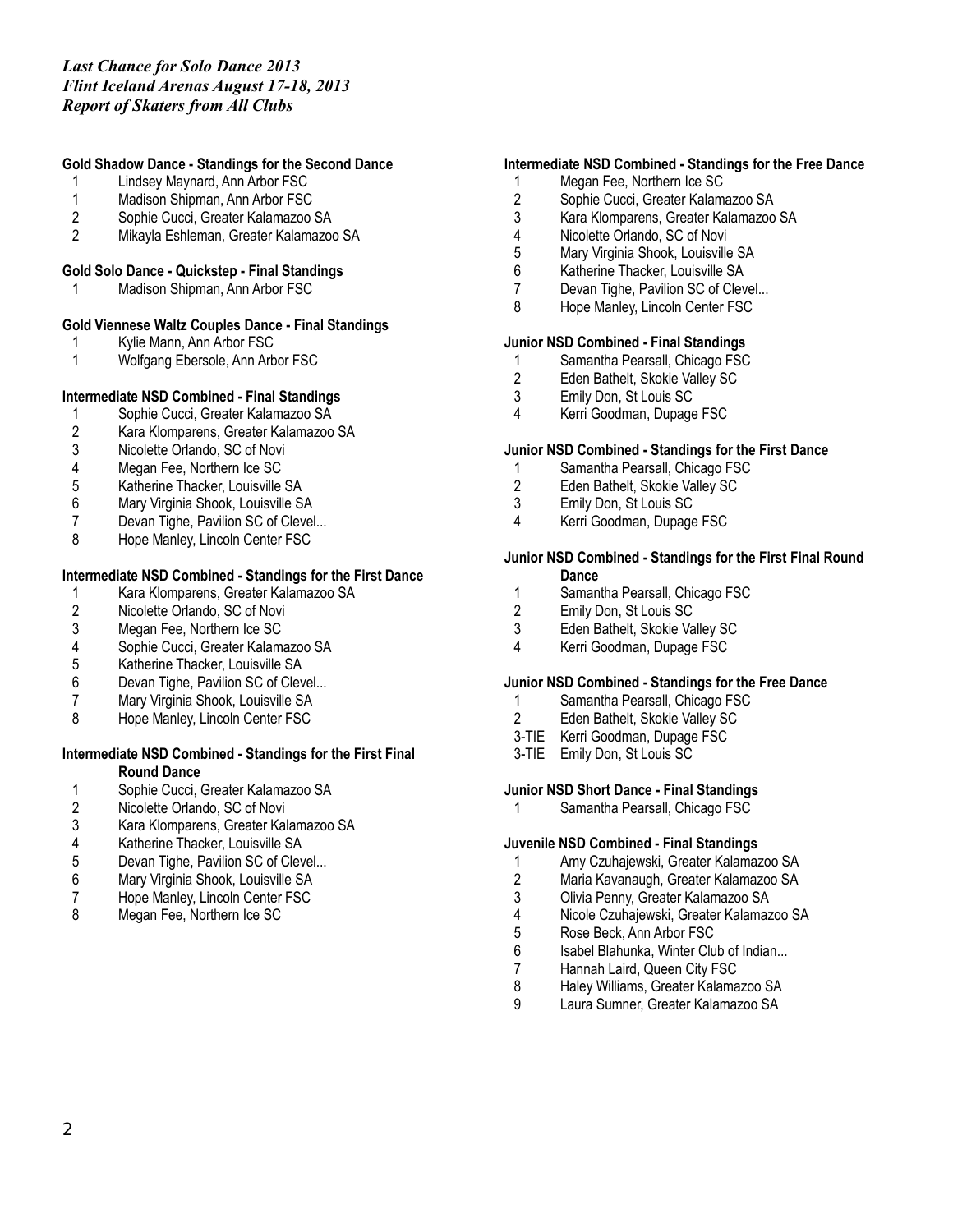## **Juvenile NSD Combined - Standings for the First Dance**

- 1 Amy Czuhajewski, Greater Kalamazoo SA
- 2 Olivia Penny, Greater Kalamazoo SA<br>3 Rose Beck. Ann Arbor FSC
- 3 Rose Beck, Ann Arbor FSC<br>4 Halev Williams. Greater Kala
- 4 Haley Williams, Greater Kalamazoo SA
- 5 Isabel Blahunka, Winter Club of Indian...<br>6 Hannah Laird. Queen City FSC
- Hannah Laird, Queen City FSC
- 7 Maria Kavanaugh, Greater Kalamazoo SA
- 8 Nicole Czuhajewski, Greater Kalamazoo SA<br>9 Laura Sumner. Greater Kalamazoo SA
- Laura Sumner, Greater Kalamazoo SA

### **Juvenile NSD Combined - Standings for the First Final Round Dance**

- 1 Amy Czuhajewski, Greater Kalamazoo SA<br>2 Nicole Czuhajewski, Greater Kalamazoo SA
- 2 Nicole Czuhajewski, Greater Kalamazoo SA<br>3 Rose Beck. Ann Arbor FSC
- 3 Rose Beck, Ann Arbor FSC<br>4 Maria Kavanaugh, Greater H
- 4 Maria Kavanaugh, Greater Kalamazoo SA
- 5 Olivia Penny, Greater Kalamazoo SA
- 6 Hannah Laird, Queen City FSC
- 7 Isabel Blahunka, Winter Club of Indian...
- 8 Haley Williams, Greater Kalamazoo SA<br>9 Laura Sumner, Greater Kalamazoo SA
- Laura Sumner, Greater Kalamazoo SA

## **Juvenile NSD Combined - Standings for the Free Dance**

- 1 Maria Kavanaugh, Greater Kalamazoo SA
- 2 Amy Czuhajewski, Greater Kalamazoo SA
- 3 Nicole Czuhajewski, Greater Kalamazoo SA
- 
- 4 Olivia Penny, Greater Kalamazoo SA<br>5 Sabel Blahunka, Winter Club of Indian Isabel Blahunka, Winter Club of Indian...
- 6 Rose Beck, Ann Arbor FSC
- 7 Hannah Laird, Queen City FSC<br>8 Halev Williams, Greater Kalama
- 8 Haley Williams, Greater Kalamazoo SA
- 9 Laura Sumner, Greater Kalamazoo SA

## **Novice NSD Combined - Final Standings**

- 1 Leah Krauskopf, Chicago FSC<br>2 Wolfgang Ebersole, Ann Arbor I
- 2 Wolfgang Ebersole, Ann Arbor FSC<br>3 Wendi Hiller. Atlanta FSC
- Wendi Hiller, Atlanta FSC
- 
- 4 Sarah Fuller, Tampa Bay SC 5 Helena Fisher, Atlanta FSC
- 6 Mikayla Eshleman, Greater Kalamazoo SA
- 7 Connie Achtenberg, Ann Arbor FSC<br>8 Molly Fry. Lincoln Center FSC
- Molly Fry, Lincoln Center FSC

## **Novice NSD Combined - Standings for the First Dance**

- 1 Leah Krauskopf, Chicago FSC
- 2 Wolfgang Ebersole, Ann Arbor FSC<br>3 Wendi Hiller. Atlanta FSC
- Wendi Hiller, Atlanta FSC
- 4 Helena Fisher, Atlanta FSC
- 5 Maxine Stern, SC of New York
- 6 Sarah Fuller, Tampa Bay SC
- 7 Mikayla Eshleman, Greater Kalamazoo SA
- 8-TIE Molly Fry, Lincoln Center FSC
- 8-TIE Connie Achtenberg, Ann Arbor FSC

### **Novice NSD Combined - Standings for the First Final Round Dance**

- 1 Wolfgang Ebersole, Ann Arbor FSC
- 2 Wendi Hiller, Atlanta FSC
- 3 Leah Krauskopf, Chicago FSC
- 4 Helena Fisher, Atlanta FSC
- 5 Maxine Stern, SC of New York
- 6 Sarah Fuller, Tampa Bay SC
- 7 Mikayla Eshleman, Greater Kalamazoo SA
- 8 Molly Fry, Lincoln Center FSC<br>9 Connie Achtenberg, Ann Arbor
- Connie Achtenberg, Ann Arbor FSC

### **Novice NSD Combined - Standings for the Free Dance**

- 1 Sarah Fuller, Tampa Bay SC<br>2 Leah Krauskopf. Chicago FS
- Leah Krauskopf, Chicago FSC
- 3 Wolfgang Ebersole, Ann Arbor FSC
- 4 Wendi Hiller, Atlanta FSC<br>5 Mikavla Eshleman, Greate
- 5 Mikayla Eshleman, Greater Kalamazoo SA
- 6 Helena Fisher, Atlanta FSC
- 7 Connie Achtenberg, Ann Arbor FSC<br>8 Molly Fry Lincoln Center FSC
- Molly Fry, Lincoln Center FSC

# **Pre-Bronze Cha Cha Couples Dance - Final Standings**

- 1 Madison Lacy, Ann Arbor FSC
- 1 Brandon Forsyth, Coach<br>2 Nancy Simpson, Lansing
- 2 Nancy Simpson, Lansing SC
- 2 Sergey Magerovskiy, Coach

### **Pre-Bronze Fiesta Tango Couples Dance - Final Standings**

- 1 Madison Lacy, Ann Arbor FSC
- 1 Brandon Forsyth, Coach<br>2 Nancy Simpson, Lansing
- 2 Nancy Simpson, Lansing SC<br>2 Sergey Magerovskiv Coach
- Sergey Magerovskiy, Coach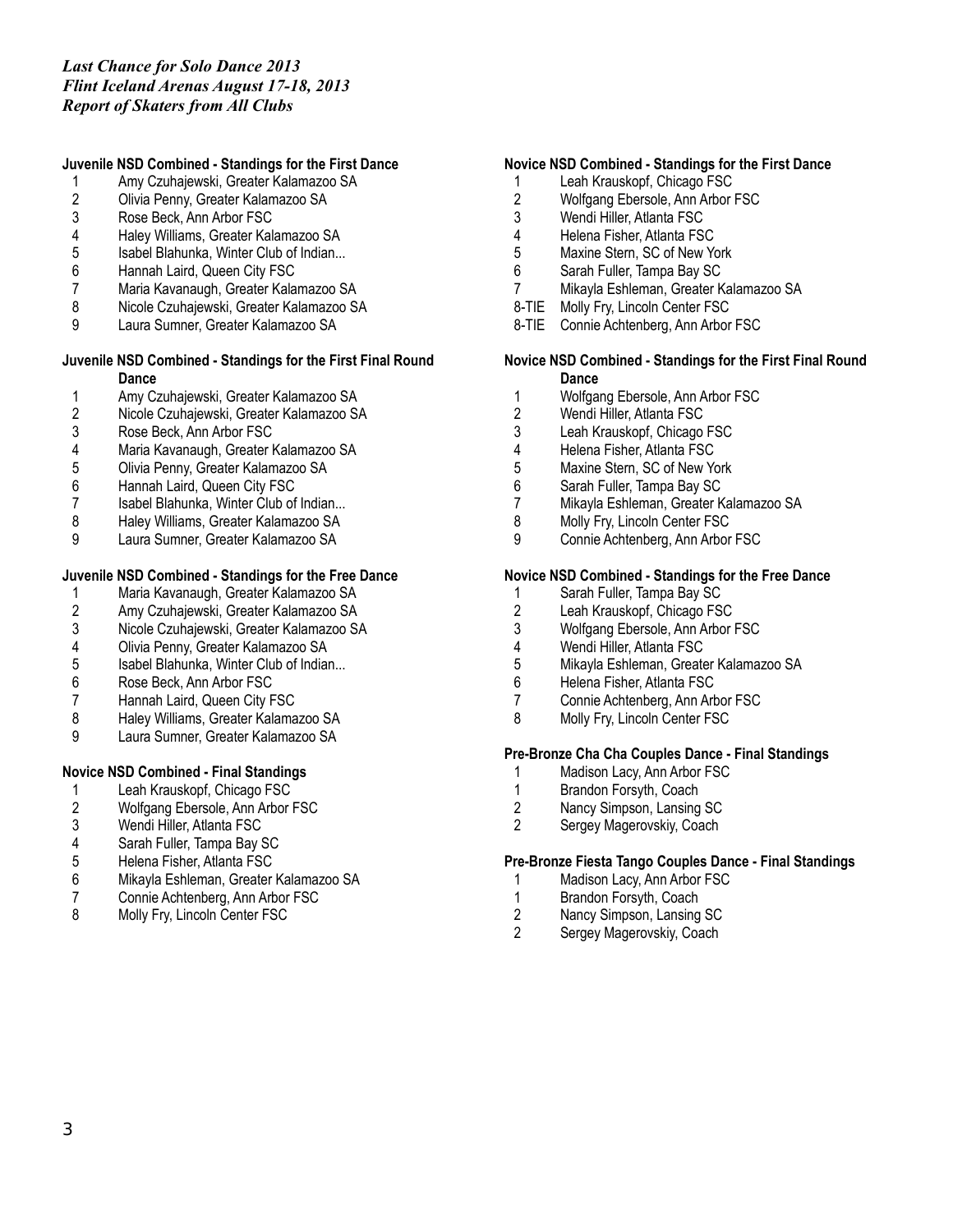## **Pre-Bronze NSD Pattern Dance - Final Standings**

- 1 Kristen Alexander, Skokie Valley SC
- 2 Eva Pate, Strongsville SC<br>3 Molly Risk, Isc of Indianap
- 3 Molly Risk, Isc of Indianapolis
- Renae Padgett, Iceland Competitive E...
- 5 Mark Sworm, Iceland Competitive E...
- 6 Sarah Langejans, Greater Kalamazoo SA
- 7 Taylor Manley, Lincoln Center FSC

## **Pre-Bronze NSD Pattern Dance - Standings for the First Dance**

- Eva Pate, Strongsville SC
- 2 Kristen Alexander, Skokie Valley SC<br>3 Renae Padgett, Iceland Competitive
- 3 Renae Padgett, Iceland Competitive E...<br>4 Sarah Langeians. Greater Kalamazoo SA
- 4 Sarah Langejans, Greater Kalamazoo SA
- Taylor Manley, Lincoln Center FSC
- 6 Molly Risk, Isc of Indianapolis
- 7 Mark Sworm, Iceland Competitive E...

#### **Pre-Bronze NSD Pattern Dance - Standings for the First Final Round Dance**

- 
- 1 Molly Risk, Isc of Indianapolis<br>2 Mark Sworm, Iceland Competi
- 2 Mark Sworm, Iceland Competitive E...<br>3 Kristen Alexander, Skokie Valley SC 3 Kristen Alexander, Skokie Valley SC
- 4 Eva Pate, Strongsville SC
- 5 Renae Padgett, Iceland Competitive E...<br>6 Sarah Langeians. Greater Kalamazoo SA
- 6 Sarah Langejans, Greater Kalamazoo SA
- 7 Taylor Manley, Lincoln Center FSC

## **Pre-Bronze Shadow Dance - Final Standings**

- 1 Renae Padgett, Iceland Competitive E...
- 1 Mark Sworm, Iceland Competitive E...

## **Pre-Bronze Shadow Dance - Standings for the First Dance**

- 1 Renae Padgett, Iceland Competitive E...
- 1 Mark Sworm, Iceland Competitive E...

# **Pre-Bronze Shadow Dance - Standings for the Second Dance**

- 1 Renae Padgett, Iceland Competitive E...
- 1 Mark Sworm, Iceland Competitive E...

# **Pre-Bronze Solo Dance - Swing Dance - Final Standings**

- 1 Molly Risk, Isc of Indianapolis<br>2 Renae Padgett, Iceland Comp
- 2 Renae Padgett, Iceland Competitive E...<br>3 Madison Lacy. Ann Arbor FSC
- Madison Lacy, Ann Arbor FSC

# **Pre-Gold Kilian Couples Dance - Final Standings**

- 1 Kylie Mann, Ann Arbor FSC
- 1 Wolfgang Ebersole, Ann Arbor FSC

# **Pre-Gold NSD Pattern Dance - Final Standings**

- 1 Wolfgang Ebersole, Ann Arbor FSC
- 2 Wendi Hiller, Atlanta FSC
- 3 Eden Bathelt, Skokie Valley SC
- 4 Sophie Cucci, Greater Kalamazoo SA
- 5 Helena Fisher, Atlanta FSC
- 6 Mikayla Eshleman, Greater Kalamazoo SA
- 7 Kerri Goodman, Dupage FSC
- 8 Connie Achtenberg, Ann Arbor FSC

# **Pre-Gold NSD Pattern Dance - Standings for the First Dance**

- 1 Wolfgang Ebersole, Ann Arbor FSC<br>2 Wendi Hiller. Atlanta FSC
- 2 Wendi Hiller, Atlanta FSC<br>3 Eden Bathelt, Skokie Valle
- 3 Eden Bathelt, Skokie Valley SC
- 4 Helena Fisher, Atlanta FSC
- 5 Sophie Cucci, Greater Kalamazoo SA
- 6 Kerri Goodman, Dupage FSC
- 7 Mikayla Eshleman, Greater Kalamazoo SA
- 8 Connie Achtenberg, Ann Arbor FSC

## **Pre-Gold NSD Pattern Dance - Standings for the First Final Round Dance**

- 1 Wolfgang Ebersole, Ann Arbor FSC
- 2 Wendi Hiller, Atlanta FSC<br>3 Sophie Cucci, Greater Kal
- 3 Sophie Cucci, Greater Kalamazoo SA<br>4 Eden Bathelt. Skokie Vallev SC
- 4 Eden Bathelt, Skokie Valley SC
- 5 Helena Fisher, Atlanta FSC
- 6 Mikayla Eshleman, Greater Kalamazoo SA
- 7 Kerri Goodman, Dupage FSC
- 8 Connie Achtenberg, Ann Arbor FSC

# **Pre-Gold Shadow Dance - Final Standings**

- 1 Mikayla Eshleman, Greater Kalamazoo SA
- 1 Kara Klomparens, Greater Kalamazoo SA<br>2 Connie Achtenberg. Ann Arbor FSC
- 2 Connie Achtenberg, Ann Arbor FSC
- 2 Wolfgang Ebersole, Ann Arbor FSC

# **Pre-Gold Shadow Dance - Standings for the First Dance**

- 1 Mikayla Eshleman, Greater Kalamazoo SA
- 1 Kara Klomparens, Greater Kalamazoo SA<br>2 Connie Achtenberg. Ann Arbor FSC
- 2 Connie Achtenberg, Ann Arbor FSC
- 2 Wolfgang Ebersole, Ann Arbor FSC

# **Pre-Gold Shadow Dance - Standings for the Second Dance**

- 1 Mikayla Eshleman, Greater Kalamazoo SA
- 1 Kara Klomparens, Greater Kalamazoo SA<br>2 Connie Achtenberg. Ann Arbor FSC
- 2 Connie Achtenberg, Ann Arbor FSC
- 2 Wolfgang Ebersole, Ann Arbor FSC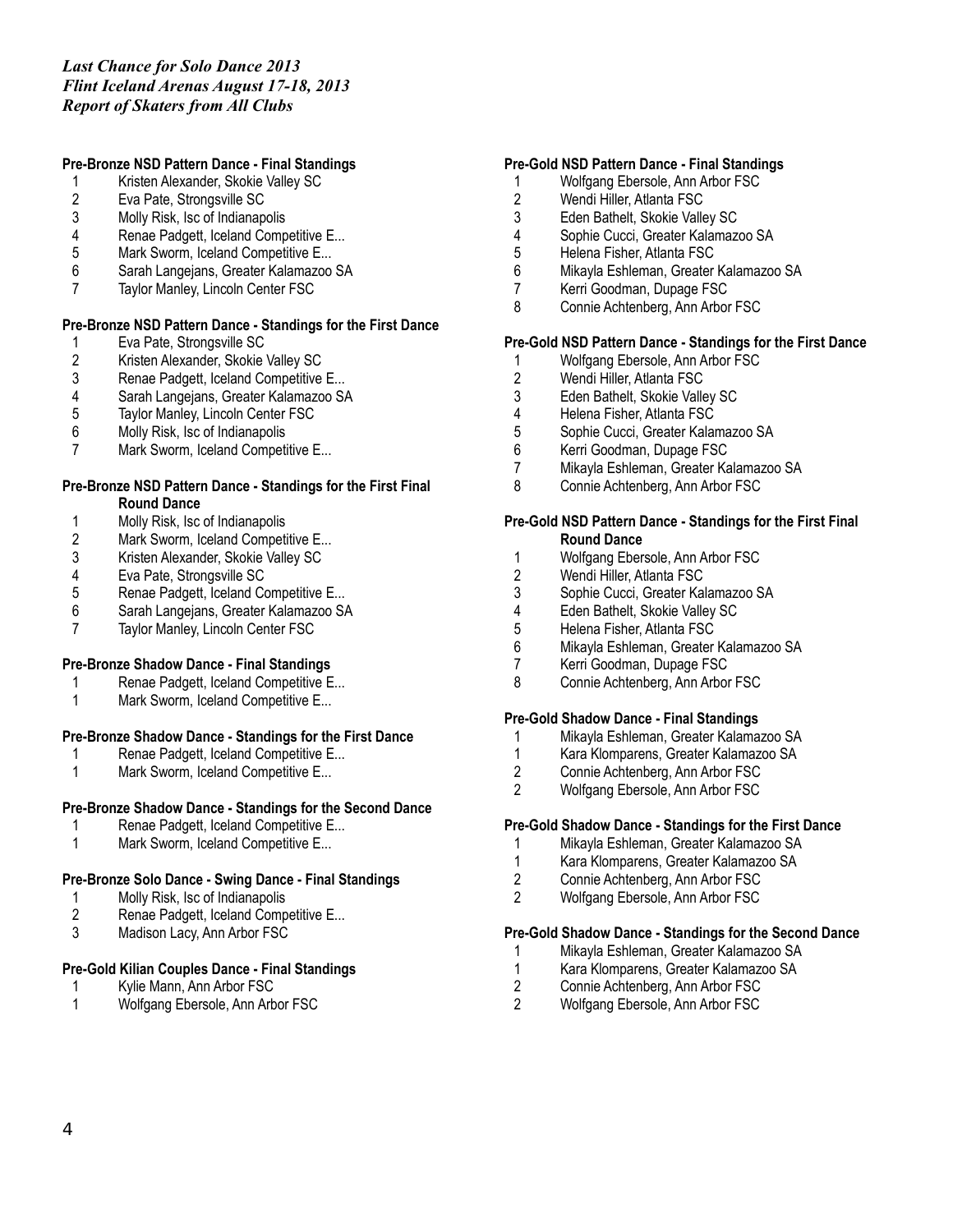## **Pre-Gold Solo Dance - Kilian - Final Standings**

- 1 Wolfgang Ebersole, Ann Arbor FSC
- 2 Sophie Cucci, Greater Kalamazoo SA<br>3 Mikavla Eshleman. Greater Kalamazoo
- 3 Mikayla Eshleman, Greater Kalamazoo SA
- 4 Connie Achtenberg, Ann Arbor FSC
- 5 Kara Klomparens, Greater Kalamazoo SA

## **Pre-Gold Solo Dance - Paso Doble - Final Standings**

- 1 Wolfgang Ebersole, Ann Arbor FSC<br>2 Sophie Cucci, Greater Kalamazoo S
- 2 Sophie Cucci, Greater Kalamazoo SA<br>3 Kara Klomparens, Greater Kalamazoo
- 3 Kara Klomparens, Greater Kalamazoo SA
- 4 Mikayla Eshleman, Greater Kalamazoo SA<br>5 Connie Achtenberg, Ann Arbor FSC
- 5 Connie Achtenberg, Ann Arbor FSC

### **Preliminary NSD Pattern Dance - Group A - Final Standings**

- 1 Hannah Oo, Greater Kalamazoo SA<br>2 Mark Sworm, Iceland Competitive E..
- Mark Sworm, Iceland Competitive E...
- 3 Laureli Ivnik, Queen City FSC
- 4 Addyson Luke, Greater Kalamazoo SA
- 5 Cenedra Hawn, Greater Kalamazoo SA
- 6 Bella Costa, Tampa Bay SC

### **Preliminary NSD Pattern Dance - Group A - Standings for the First Final Round Dance**

- 
- 1 Hannah Oo, Greater Kalamazoo SA<br>2 Mark Sworm, Iceland Competitive E.. Mark Sworm, Iceland Competitive E...
- 3 Addyson Luke, Greater Kalamazoo SA
- 4 Cenedra Hawn, Greater Kalamazoo SA<br>5 Laureli Ivnik. Queen City FSC
- Laureli Ivnik, Queen City FSC
- 6 Bella Costa, Tampa Bay SC

### **Preliminary NSD Pattern Dance - Group A - Standings for the First Dance**

- 
- 1 Laureli Ivnik, Queen City FSC<br>2 Hannah Oo, Greater Kalamazo 2 Hannah Oo, Greater Kalamazoo SA
- 
- 3 Mark Sworm, Iceland Competitive E...<br>4 Addyson Luke, Greater Kalamazoo SA
- 4 Addyson Luke, Greater Kalamazoo SA<br>5 Cenedra Hawn. Greater Kalamazoo SA 5 Cenedra Hawn, Greater Kalamazoo SA
- 6 Bella Costa, Tampa Bay SC

## **Preliminary NSD Pattern Dance - Group B - Final Standings**

- 
- 1 Hayli Cronkhite, Greater Kalamazoo SA<br>2 Catherine Blair, Greater Kalamazoo SA 2 Catherine Blair, Greater Kalamazoo SA<br>3 Irene Schimmel. Ann Arbor FSC
- Irene Schimmel, Ann Arbor FSC
- 4 Caroline Maier, Greater Kalamazoo SA
- 5 Kate Loope, Greater Kalamazoo SA

### **Preliminary NSD Pattern Dance - Group B - Standings for the First Final Round Dance**

- 1 Hayli Cronkhite, Greater Kalamazoo SA<br>2 Irene Schimmel, Ann Arbor FSC
- Irene Schimmel, Ann Arbor FSC
- 3 Catherine Blair, Greater Kalamazoo SA
- 4 Caroline Maier, Greater Kalamazoo SA
- 5 Kate Loope, Greater Kalamazoo SA

#### **Preliminary NSD Pattern Dance - Group B - Standings for the First Dance**

- 1 Hayli Cronkhite, Greater Kalamazoo SA
- 2 Catherine Blair, Greater Kalamazoo SA<br>3 Kate Loope. Greater Kalamazoo SA
- 3 Kate Loope, Greater Kalamazoo SA<br>4 Caroline Maier Greater Kalamazoo S
- 4 Caroline Maier, Greater Kalamazoo SA
- 5 Irene Schimmel, Ann Arbor FSC

### **Preliminary Shadow Dance - Final Standings**

- 1 Madison Lacy, Ann Arbor FSC
- 1 Irene Schimmel, Ann Arbor FSC
- 2 Catherine Blair, Greater Kalamazoo SA
- 2 Caroline Maier, Greater Kalamazoo SA<br>3 Havli Cronkhite, Greater Kalamazoo SA
- 3 Hayli Cronkhite, Greater Kalamazoo SA
- Addyson Luke, Greater Kalamazoo SA

## **Preliminary Shadow Dance - Standings for the First Dance**

- 1 Madison Lacy, Ann Arbor FSC
- 1 Irene Schimmel, Ann Arbor FSC
- 2 Hayli Cronkhite, Greater Kalamazoo SA
- 2 Addyson Luke, Greater Kalamazoo SA
- 3 Catherine Blair, Greater Kalamazoo SA
- 3 Caroline Maier, Greater Kalamazoo SA

# **Preliminary Shadow Dance - Standings for the Second Dance**

- 1 Madison Lacy, Ann Arbor FSC<br>1 Irene Schimmel. Ann Arbor FSC
- Irene Schimmel, Ann Arbor FSC
- 2 Catherine Blair, Greater Kalamazoo SA<br>2 Caroline Maier. Greater Kalamazoo SA
- 2 Caroline Maier, Greater Kalamazoo SA<br>3 Havli Cronkhite. Greater Kalamazoo SA
- 3 Hayli Cronkhite, Greater Kalamazoo SA
- 3 Addyson Luke, Greater Kalamazoo SA

## **Preliminary Solo Dance - Canasta Tango - Final Standings**

- 1 Mark Sworm, Iceland Competitive E...<br>2 Irene Schimmel. Ann Arbor FSC
- 2 Irene Schimmel, Ann Arbor FSC<br>3 Kate Loope, Greater Kalamazoo
- 3 Kate Loope, Greater Kalamazoo SA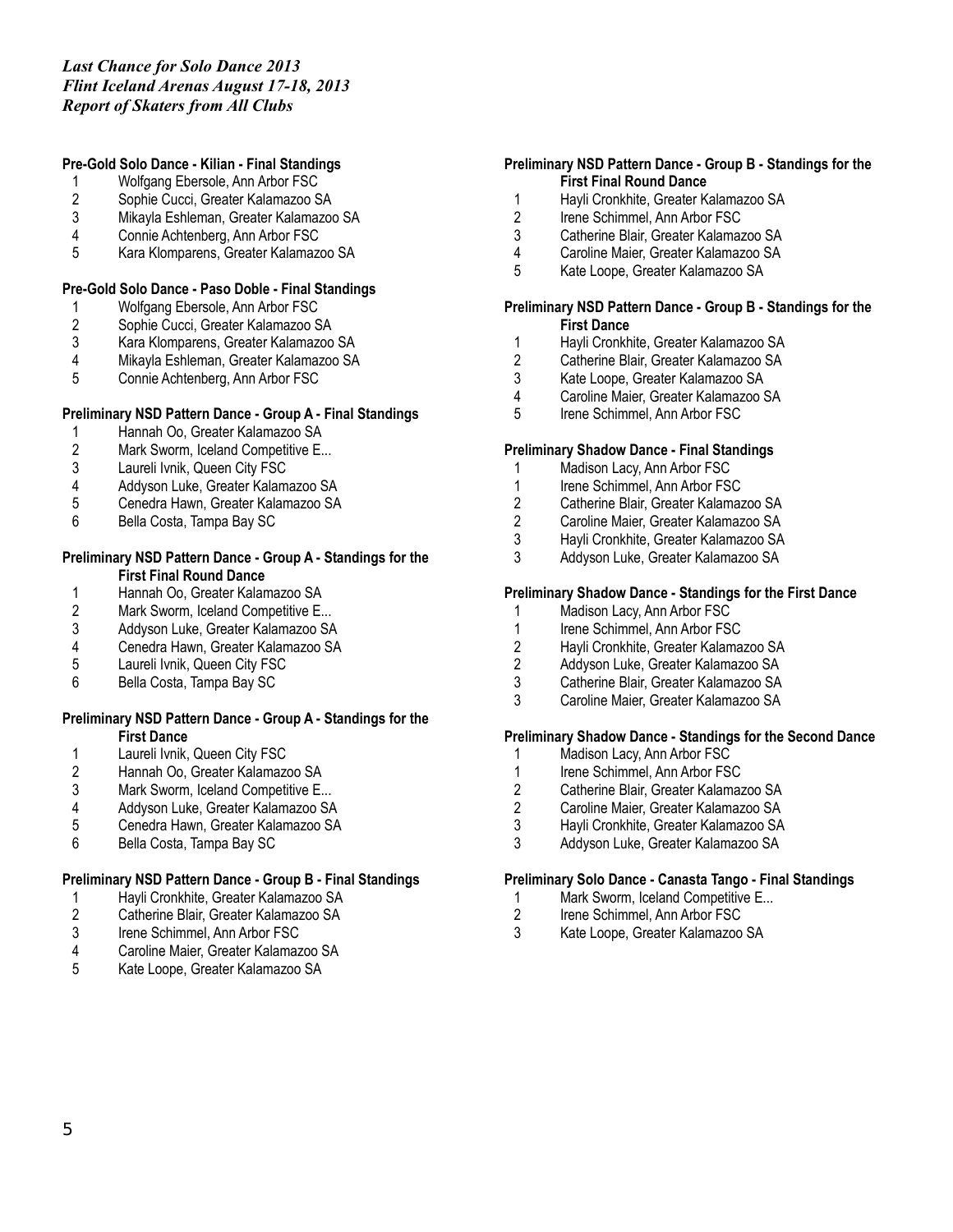## **Pre-Silver NSD Pattern Dance - Final Standings**

- 1 Rachel Teets, Dearborn FSC
- 2 Sarah Haugh, Dupage FSC<br>3 Olivia Penny. Greater Kalam
- 3 Olivia Penny, Greater Kalamazoo SA
- 4 Haley Williams, Greater Kalamazoo SA
- 5 Nicole Czuhajewski, Greater Kalamazoo SA
- 6 Rose Beck, Ann Arbor FSC
- 7 Devan Tighe, Pavilion SC of Clevel...
- 8 Amy Czuhajewski, Greater Kalamazoo SA<br>9 Hope Manley, Lincoln Center FSC
- Hope Manley, Lincoln Center FSC

### **Pre-Silver NSD Pattern Dance - Standings for the First Dance**

- Rachel Teets, Dearborn FSC
- 2 Olivia Penny, Greater Kalamazoo SA<br>3 Sarah Haugh, Dupage FSC
- 3 Sarah Haugh, Dupage FSC
- 4 Rose Beck, Ann Arbor FSC<br>5 Amy Czuhajewski, Greater I
- 5 Amy Czuhajewski, Greater Kalamazoo SA
- 6 Nicole Czuhajewski, Greater Kalamazoo SA
- 7 Haley Williams, Greater Kalamazoo SA
- 8 Devan Tighe, Pavilion SC of Clevel...
- 9 Hope Manley, Lincoln Center FSC

### **Pre-Silver NSD Pattern Dance - Standings for the First Final Round Dance**

- 1 Rachel Teets, Dearborn FSC<br>2 Sarah Haugh, Dupage FSC
- Sarah Haugh, Dupage FSC
- 3 Haley Williams, Greater Kalamazoo SA
- 4 Olivia Penny, Greater Kalamazoo SA<br>5 Nicole Czuhajewski, Greater Kalamaz
- 5 Nicole Czuhajewski, Greater Kalamazoo SA
- 6 Devan Tighe, Pavilion SC of Clevel...
- 7 Hope Manley, Lincoln Center FSC<br>8 Rose Beck. Ann Arbor FSC
- Rose Beck, Ann Arbor FSC
- 9 Amy Czuhajewski, Greater Kalamazoo SA

## **Pre-Silver Solo Dance - Fourteenstep - Final Standings**

1 Rose Beck, Ann Arbor FSC

## **Senior NSD Combined - Final Standings**

- 1 Jordan Alexander, Skokie Valley SC<br>2 Victoria Craw, Laurel Ridge SC
- 2 Victoria Craw, Laurel Ridge SC<br>3 Ariana Zebrasky, Youngstown P
- 3 Ariana Zebrasky, Youngstown Phantoms FSC
- 4 Marissa Burgess, Lincoln Center FSC

## **Senior NSD Combined - Standings for the First Dance**

- 1 Jordan Alexander, Skokie Valley SC<br>2 Victoria Craw, Laurel Ridge SC
- 2 Victoria Craw, Laurel Ridge SC<br>3 Ariana Zebrasky, Youngstown P
- Ariana Zebrasky, Youngstown Phantoms FSC
- 4 Marissa Burgess, Lincoln Center FSC

### **Senior NSD Combined - Standings for the First Final Round Dance**

- 1 Jordan Alexander, Skokie Valley SC<br>2 Victoria Craw, Laurel Ridge SC
- Victoria Craw, Laurel Ridge SC
- 3 Marissa Burgess, Lincoln Center FSC
- 4 Ariana Zebrasky, Youngstown Phantoms FSC

## **Senior NSD Combined - Standings for the Free Dance**

- 1 Jordan Alexander, Skokie Valley SC
- 2 Victoria Craw, Laurel Ridge SC<br>3 Ariana Zebrasky, Youngstown P
- Ariana Zebrasky, Youngstown Phantoms FSC
- 4 Marissa Burgess, Lincoln Center FSC

# **Senior NSD Short Dance - Final Standings**

1 Jordan Alexander, Skokie Valley SC

### **Silver American Waltz Couples Dance - Final Standings**

- 1 Joy Davis, Columbus FSC
- 1 Brandon Forsyth, Coach
- 2 Kylie Mann, Ann Arbor FSC
- 2 Wolfgang Ebersole, Ann Arbor FSC

### **Silver NSD Pattern Dance - Final Standings**

- 1 Megan Fee, Northern Ice SC
- 2 Leah Krauskopf, Chicago FSC<br>3 Maxine Stern. SC of New York
- Maxine Stern, SC of New York
- 4 Kara Klomparens, Greater Kalamazoo SA
- 5 Mary Virginia Shook, Louisville SA<br>6 Kylie Mann, Ann Arbor FSC
- Kylie Mann, Ann Arbor FSC
- 7 Lindsay Jarger, Skokie Valley SC
- 8 Katherine Thacker, Louisville SA<br>9 Nicolette Orlando, SC of Novi
- Nicolette Orlando, SC of Novi

# **Silver NSD Pattern Dance - Standings for the First Dance**

- 1 Megan Fee, Northern Ice SC
- 2 Leah Krauskopf, Chicago FSC<br>3 Mary Virginia Shook, Louisville
- Mary Virginia Shook, Louisville SA
- 4 Maxine Stern, SC of New York
- 5 Kara Klomparens, Greater Kalamazoo SA<br>6 Lindsav Jarger. Skokie Vallev SC
- 6 Lindsay Jarger, Skokie Valley SC<br>7 Katherine Thacker. Louisville SA
- Katherine Thacker, Louisville SA
- 8 Kylie Mann, Ann Arbor FSC<br>9 Nicolette Orlando, SC of No
- Nicolette Orlando, SC of Novi